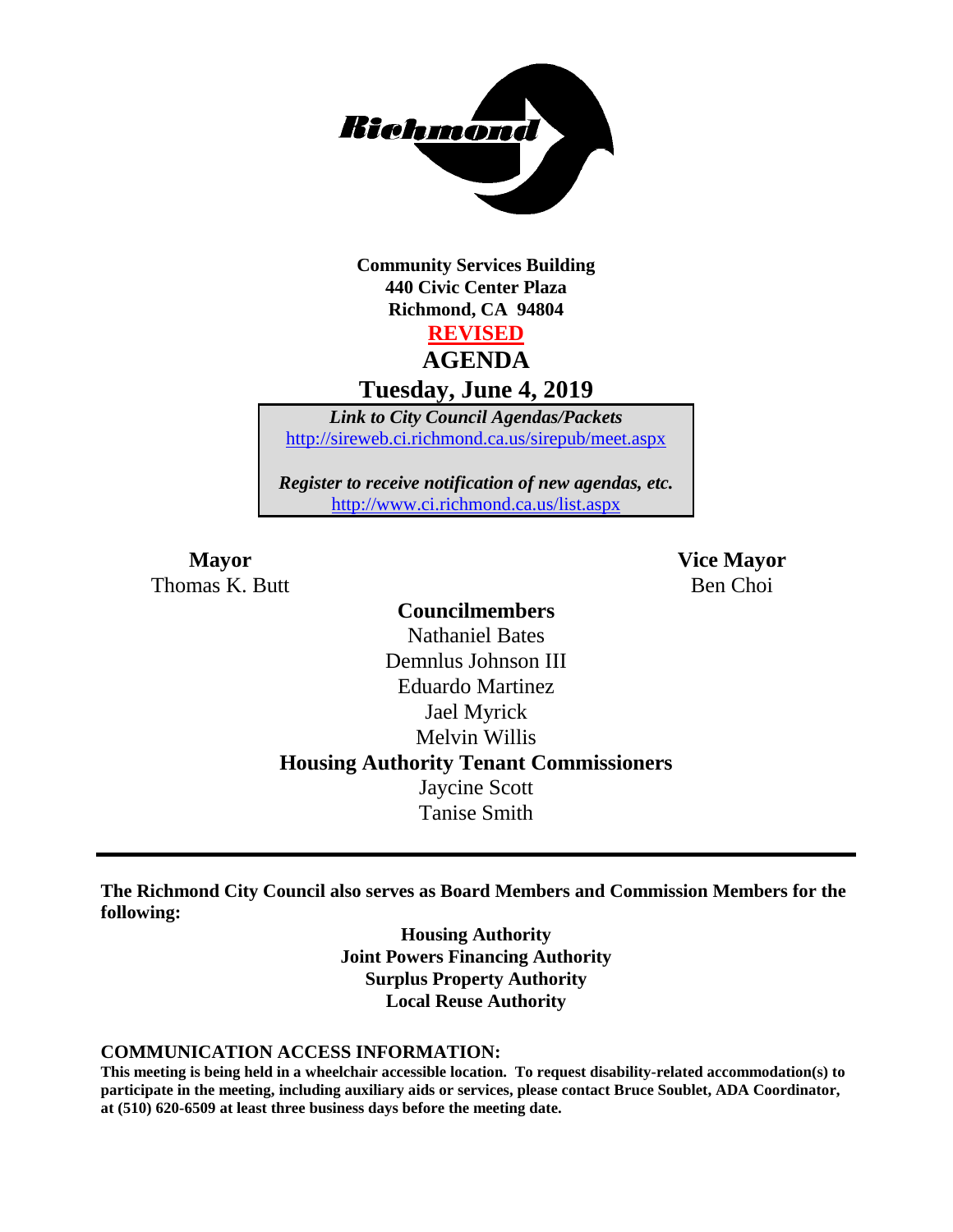# **MEETING PROCEDURES**

The City of Richmond encourages community participation at its City Council meetings and has established procedures that are intended to accommodate public input in a timely and time-sensitive way. As a courtesy to all members of the public who wish to participate in City Council meetings, please observe the following procedures:

**PUBLIC COMMENT ON AGENDA ITEMS:** Anyone who desires to address the City Council on items appearing on the agenda must complete and file a pink speaker's card with the City Clerk **prior** to the City Council's consideration of the item. Once the City Clerk has announced the item, no person shall be permitted to speak on the item other than those persons who have submitted their names to the City Clerk. Your name will be called when the item is announced for discussion. **Each speaker will be allowed up to TWO (2) MINUTES to address the City Council on NON-PUBLIC HEARING items listed on the agenda. Speakers are allowed up to THREE (3) minutes on PUBLIC HEARING items.**

**OPEN FORUM FOR PUBLIC COMMENT:** Individuals who would like to address the City Council on matters not listed on the agenda or on items remaining on the consent calendar may do so under Open Forum. All speakers must complete and file a pink speaker's card with the City Clerk **prior** to the commencement of Open Forum. The amount of time allotted to individual speakers shall be determined based on the number of persons requesting to speak during this item. **The time allocation for each speaker will be as follows:** 15 or fewer speakers, a maximum of 2 minutes; 16 to 24 speakers, a maximum of 1 and one-half minutes; and 25 or more speakers, a maximum of 1 minute.

#### **SPEAKERS ARE REQUESTED TO OCCUPY THE RESERVED SEATS IN THE FRONT ROW BEHIND THE SPEAKER'S PODIUM AS THEIR NAME IS ANNOUNCED BY THE CITY CLERK.**

**CONSENT CALENDAR:** Consent Calendar items are considered routine and will be enacted, approved or adopted by one motion unless a request for removal for discussion or explanation is received from the audience or the City Council. A member of the audience requesting to remove an item from the consent calendar that is sponsored by City staff must first complete a speaker's card and discuss the item with a City staff person who has knowledge of the subject material **prior** to filing the card with the City Clerk and **prior** to the City Council's consideration of Agenda Review. Councilmembers who request to remove an item from the consent calendar must do so during Agenda Review. An item removed from the Consent Calendar may be placed anywhere on the agenda following the City Council's agenda review.

**CONDUCT AT MEETINGS:** Richmond City Council meetings are limited public forums during which the City strives to provide an open, safe atmosphere and promote robust public debate. Members of the public, however, must comply with state law, as well as the City's laws and procedures and may not actually disrupt the orderly conduct of these meetings. The public, for example, may not shout or use amplifying devices, must submit comment cards and speak during their allotted time, may not create a physical disturbance, may not speak on matters unrelated to issues within the jurisdiction of the City Council or the agenda item at hand, and may not cause immediate threats to public safety.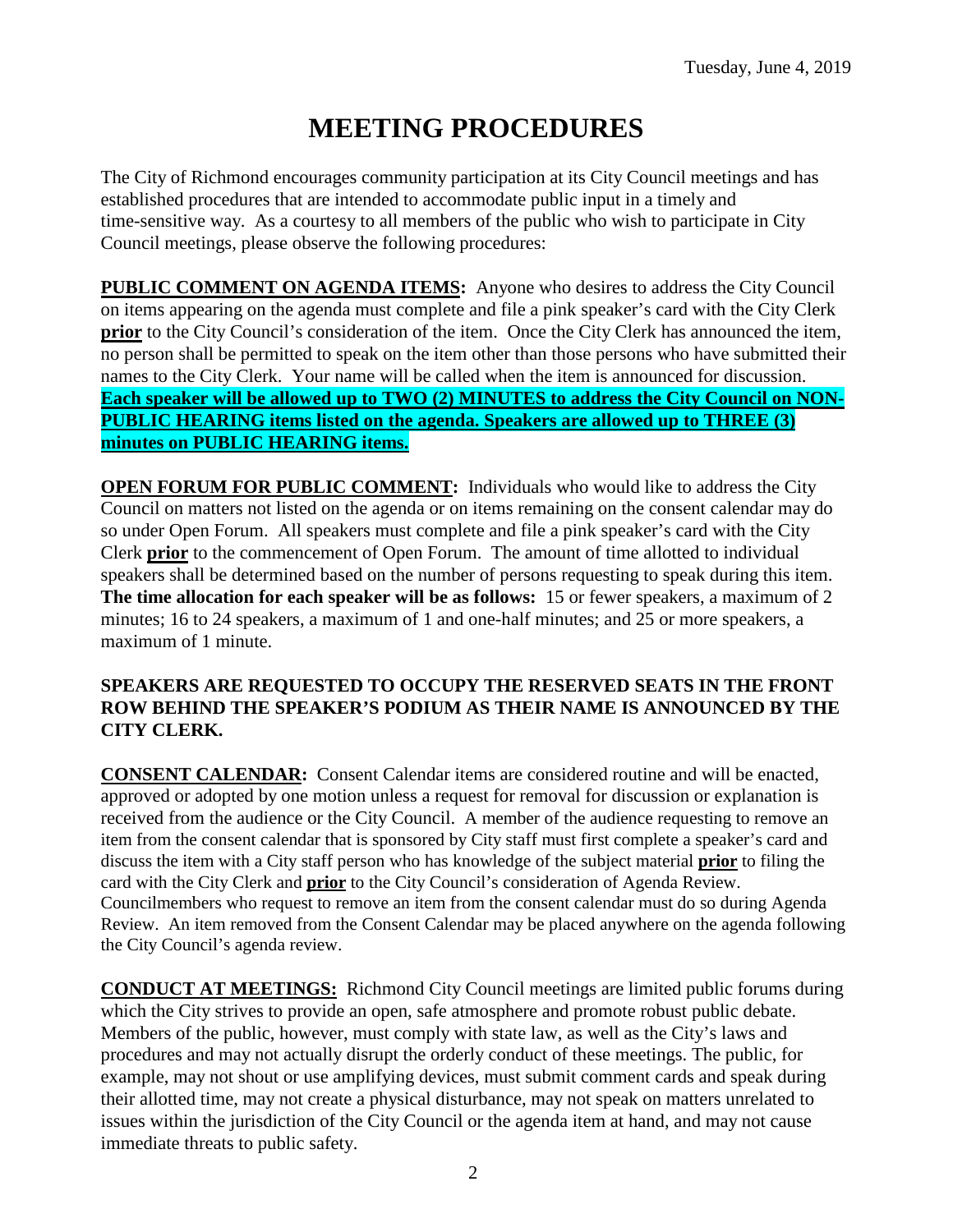**CITY HARASSMENT POLICY:** The City invites public comment and critique about its operations, including comment about the performance of its public officials and employees, at the public meetings of the City Council and boards and commissions. However, discriminatory or harassing comments about or in the presence of City employees, even comments by third parties, may create a hostile work environment, if severe or pervasive. The City prohibits harassment against an applicant, employee, or contractor on the basis of race, religious creed, color, national origin, ancestry, physical disability, medical condition, mental disability, marital status, sex (including pregnancy, childbirth, and related medical conditions), sexual orientation, gender identity, age or veteran status, or any other characteristic protected by federal, state or local law. In order to acknowledge the public's right to comment on City operations at public meetings, which could include comments that violate the City's harassment policy if such comments do not cause an actual disruption under the Council Rules and Procedures, while taking reasonable steps to protect City employees from discrimination and harassment, City Boards and Commissions shall adhere to the following procedures. If any person makes a harassing remark at a public meeting that violates the above City policy prohibiting harassment, the presiding officer of the meeting may, at the conclusion of the speaker's remarks and allotted time: (a) remind the public that the City's Policy Regarding Harassment of its Employees is contained in the written posted agenda; and (b) state that comments in violation of City policy are not condoned by the City and will play no role in City decisions. If any person makes a harassing remark at a public meeting that violates the above City policy, any City employee in the room who is offended by remarks violating the City's policy is excused from attendance at the meeting. No City employee is compelled to remain in attendance where it appears likely that speakers will make further harassing comments. If an employee leaves a City meeting for this reason, the presiding officer may send a designee to notify any offended employee who has left the meeting when those comments are likely concluded so that the employee may return to the meeting. The presiding officer may remind an employee or any council or board or commission member that he or she may leave the meeting if a remark violating the City's harassment policy is made. These procedures supplement the Council Rules and Procedures relating to disruption of orderly conduct at Council meetings.

Any law enforcement officer on duty or whose service is commanded by the presiding officer shall be Sergeant-at-Arms of the Council meetings. He/she, or they, shall carry out all orders and instructions given by the presiding officer for the purpose of maintaining order and decorum at the Council meetings (City Council Rules of Procedure and Order Section III F, RMC Section 2.12.030).

**\*\*\*\*\*\*\*\*\*\*\*\*\*\*\*\*\*\*\*\*\*\*\*\*\*\*\*\*\*\*\*\*\*\*\*\*\*\*\*\*\*\*\*\*\*\*\*\*\*\*\*\*\*\*\*\*\*\***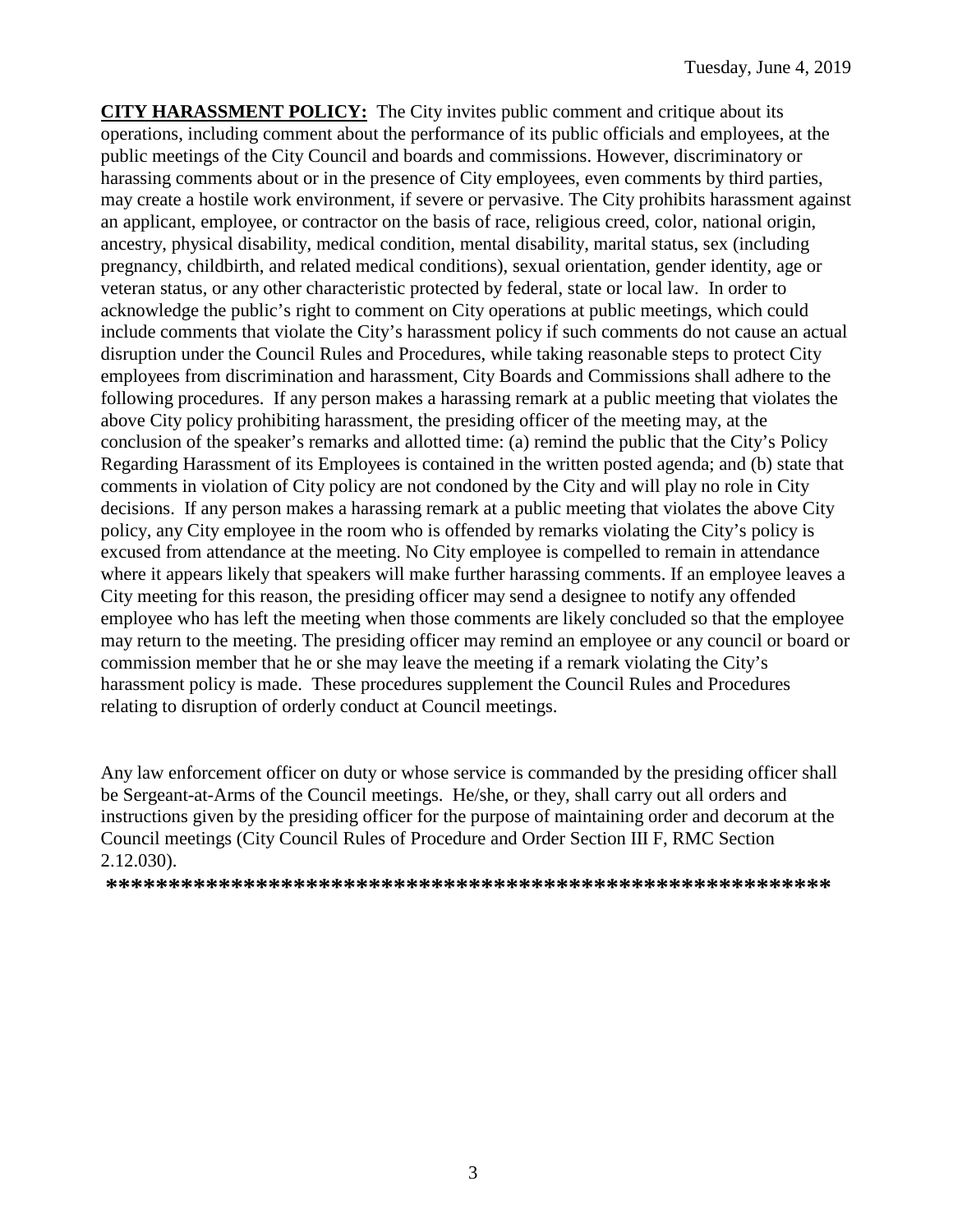# **OPEN SESSION TO HEAR PUBLIC COMMENT BEFORE CLOSED SESSION**

5:00 p.m.

#### **A. ROLL CALL**

#### **B. PUBLIC COMMENT BEFORE CLOSED SESSION**

#### **C. ADJOURN TO CLOSED SESSION**

# **CLOSED SESSION**

Shimada Room of the Community Services Building

#### **CITY COUNCIL**

LIABILITY CLAIMS - (Government Code Section 54956.9):

Onome Ojo vs. City of Richmond

PUBLIC EMPLOYEE PERFORMANCE EVALUATION (Government Code Section 54957):

Title: City Manager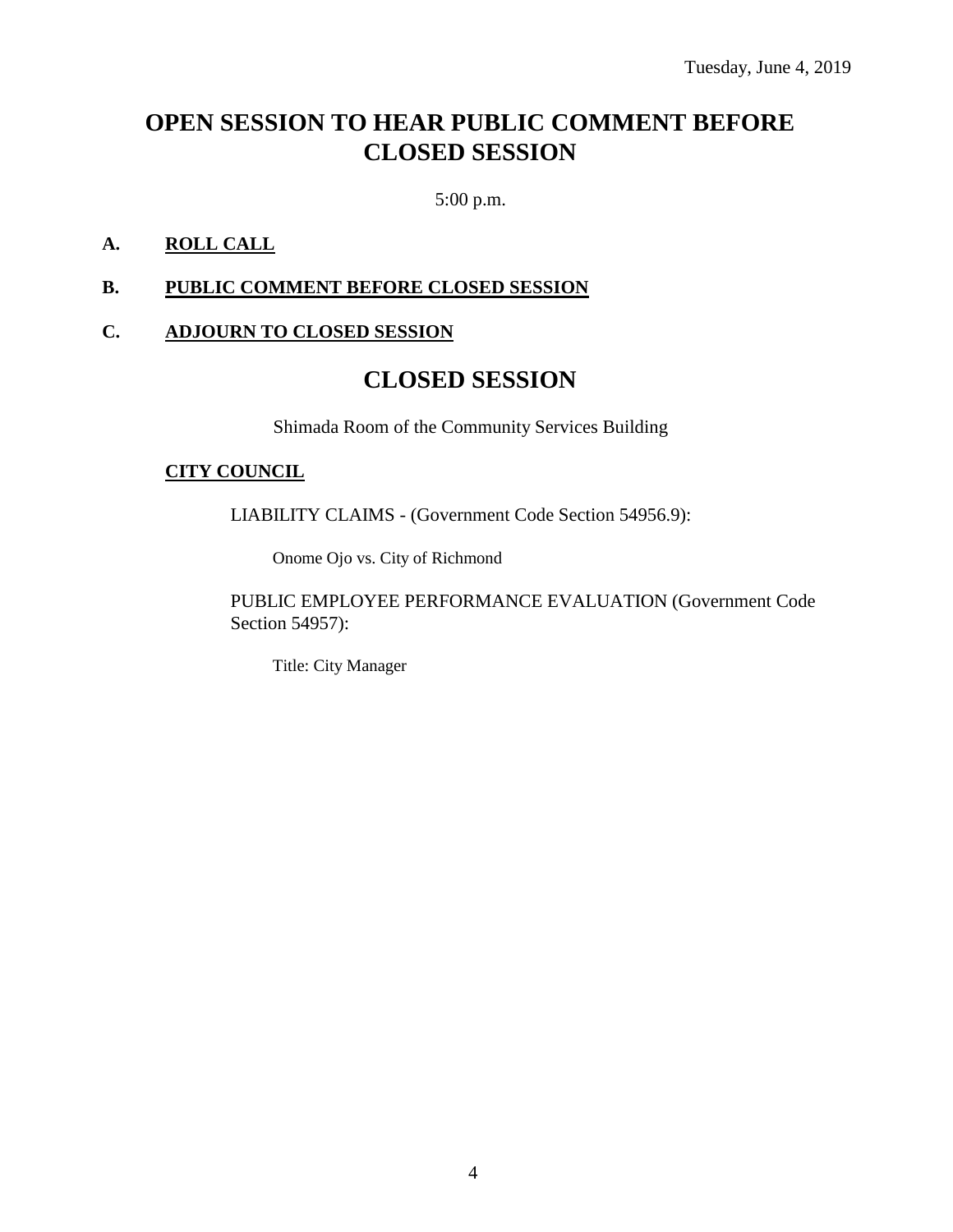# **REGULAR MEETING OF THE RICHMOND CITY COUNCIL**

6:30 p.m.

- **A. PLEDGE TO THE FLAG**
- **B. ROLL CALL**
- **C. STATEMENT OF CONFLICT OF INTEREST**
- **D. AGENDA REVIEW**

#### **E. REPORT FROM THE CITY ATTORNEY OF FINAL DECISIONS MADE DURING CLOSED SESSION**

- **F. REPORT FROM THE CITY MANAGER**
- **G. OPEN FORUM FOR PUBLIC COMMENT**

#### **H. CITY COUNCIL CONSENT CALENDAR**

- **H-1.** APPROVE a recommendation from the City Council Ad Hoc Committee to award \$54,000 in FY 2019-20 Environmental Community Investment Agreement (ECIA) Grant funds (Category 3 - City Council Approved Award) to nine Richmond-serving non-profit organizations - City Manager's Office (Carlos Martinez/LaShonda White 620-6512).
- **H-2.** ADOPT a resolution to accept and appropriate \$146,246 in funding from the 2017 and 2018 Edward Byrne Memorial Justice Assistance Grant (JAG) Program awarded to the Richmond Police Department for the purchase of police safety equipment - Police Department (Chief Allwyn Brown 621-1802).
- **H-3.** APPROVE a contract amendment with Vigilant Solutions LLC in an amount not to exceed \$30,000, with a term from July 1, 2019 to June 30, 2022 - Police Department (Chief Allwyn Brown 621-1802).
- **H-4.** APPROVE a contract with Tyler Technologies Inc. and its subsidiary, Socrata Inc., to develop and maintain an expanded cloud-based dashboard software service that publicly reports City of Richmond performance data for an amount not to exceed \$657,728 over five years, with a project contingency for optional services of \$42,272 for a total contract amount of \$700,000, utilizing funds from the Information Technology ERP budget (01262417 400502) - Information Technology Department (Sue Hartman 620-6874).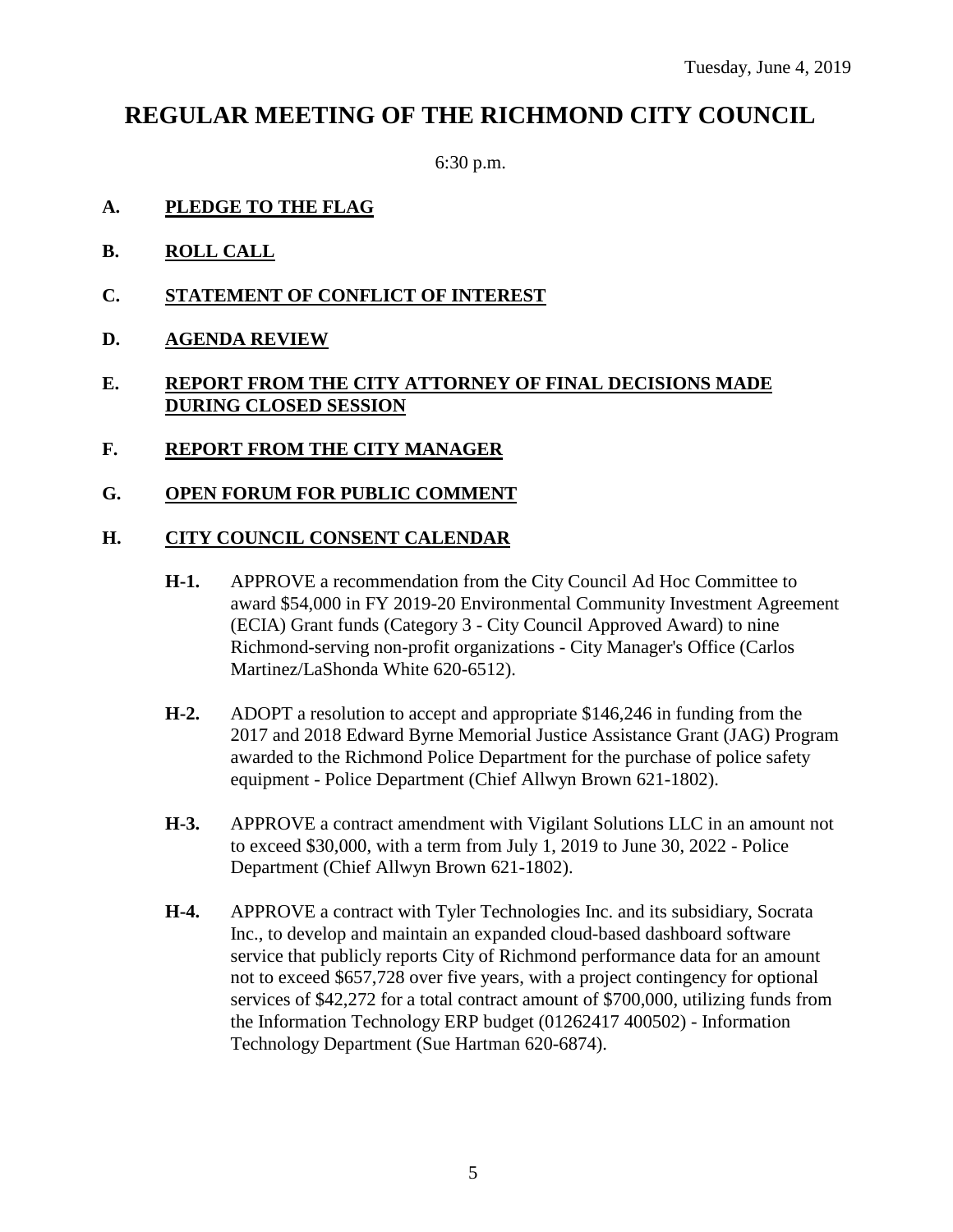- **H-5.** APPROVE the first amendment to the legal services agreement with Downey Brand LLP (Christian Marsh and Don Sobelman) to represent the City as CEQA counsel for the Point Molate project, with a payment limit of \$240,000 to be paid with funds deposited by the master developer - City Attorney's Office (Bruce Reed Goodmiller 620-6509).
- **H-6.** RECEIVE a report on the Richmond Municipal Sewer District for the months of March and April 2019 – Water Resource Recovery Department (Ryan Smith 620-5486).
- **H-7.** ADOPT a resolution upholding the appeal by Eric Whann and denying the Conditional Use Permit and Design Review Permit (PLN18-053) for a ministorage facility with artist work studios at 205 Cutting Boulevard - Planning and Building Services Department (Lina Velasco 620-6706).
- **H-8.** ADOPT an ordinance (second reading) establishing certain fees for the proposed Master Fee Schedule - Finance Department (Belinda Warner/Antonio Banuelos 620- 6741).
- **H-9.** INTRODUCE an ordinance (first reading) to establish wages, salary, and compensation for the new Police Records and Property Manager classification (Salary Range No. 070D \$9,535 - \$11,532/month) - Human Resources Management Department (Lisa Stephenson/Donna Newton 620-6600).
- **H-10.** ADOPT a resolution amending the City of Richmond's Position Classification Plan to add the new classification specification for Police Records and Property Manager - Human Resources Management Department (Lisa Stephenson/Donna Newton (620-6600).
- **H-11.** ADOPT a resolution amending the City of Richmond's Position Classification Plan to add the new classification of Deputy Fire Marshall - Human Resources Management Department - (Lisa Stephenson/Jessica Somera 620-6600).
- **H-12.** ACCEPT and APPROPRIATE a \$1,024,000 grant from the Metropolitan Transportation Commission (MTC); and APPROVE a contract with Gotcha LLC in an amount not to exceed \$868,000 for the development of a publicly available bike share system in Richmond - City Manager's Office (Carlos Martinez/Lori Reese-Brown 620-6512).
- **H-13.** RECEIVE the monthly report on Point Molate activities for the month of March 2019 - City Manager's Office (Carlos Martinez/Craig Murray 620-6512). **This item was continued from the May 7, 2019, meeting.**
- **H-14.** RECEIVE the monthly report on Point Molate activities for the month of April 2019 – City Manager's Office (Carlos Martinez/Craig Murray 620-6512)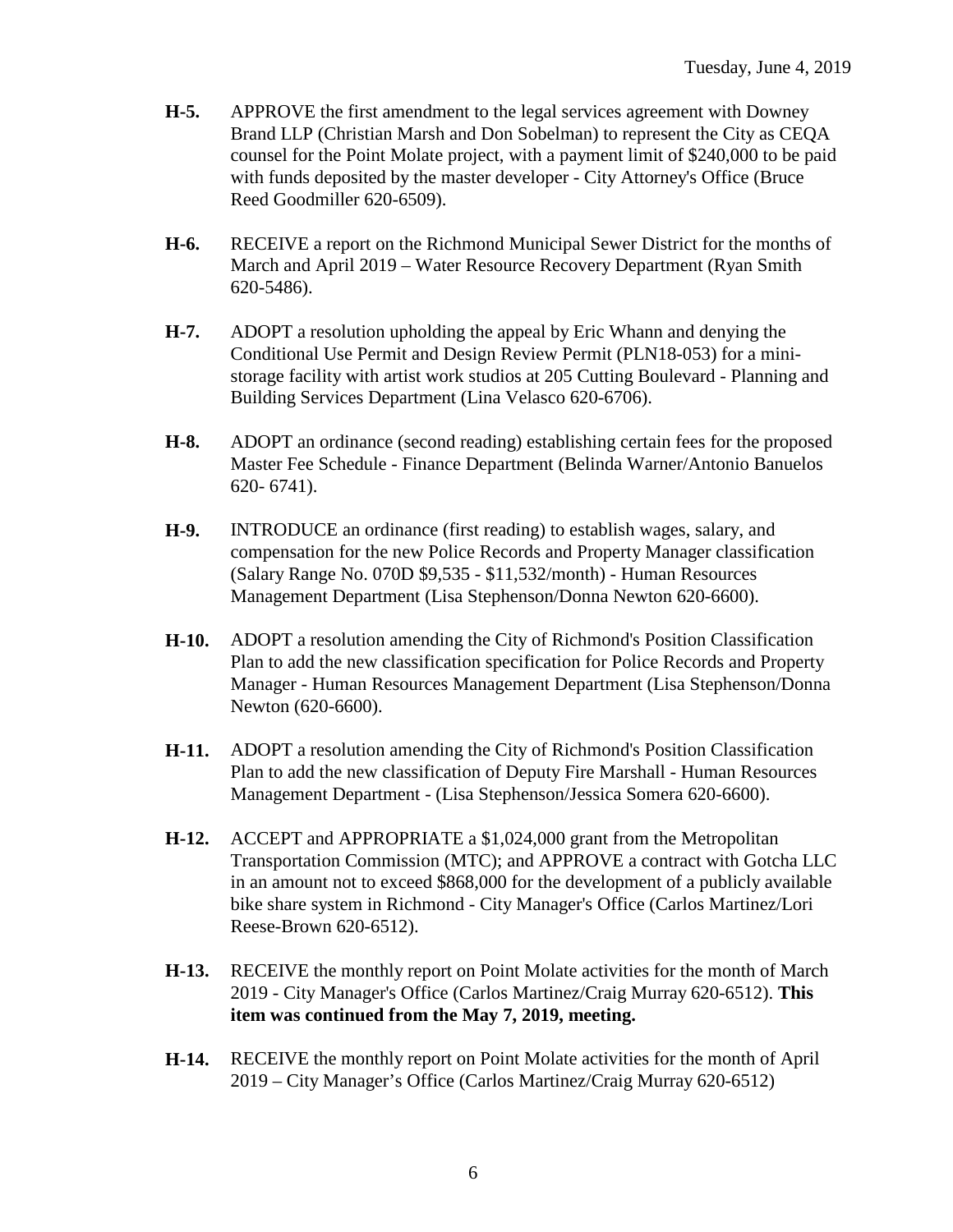- **H-15.** RECEIVE the City's Investment and Cash Balance Report for the month of April 2019 – Finance Department (Belinda Warner 620-6740).
- **H-16.** APPROVE the following appointments and re-appointments: Richmond Rent Board: Alana Grice Conner, new appointment, seat #1, term expiration date March 21, 2021, Virginia Finlay, re-appointment, seat #2, term expiration date March 21, 2021, Emma Gerould, re-appointment, seat #3, term expiration date March 21, 2021, David Gray, re-appointment, seat #4, term expiration date March 21, 2021, Lauren Maddock, re-appointment, seat #5, term expiration date March 21, 2021; and Community Police Review Commission: Porschea Brown, new appointment, seat #2, filling an unexpired term with and expiration date of November 1, 2020, Christopher Whitmore, new appointment, seat #5, term expiration date November 1, 2021, Randy Joseph, new appointment, seat #6, term expiration date November 1, 2021, Steven Lacy, new appointment, seat #7, term expiration date November 1, 2021; and Planning Commission: Nancy Baer, re-appointment, seat #1, term expiration date June 30, 2020, Jen Loy, reappointment, seat #2, term expiration date June 30, 2020, David Tucker, reappointment, seat #3, term expiration date June 30, 2021, Andrew Butt, reappointment, seat #4, term expiration date June 30, 2020, Michael Huang, reappointment, seat #5, term expiration date June 30, 2020, Claudia Garcia, reappointment, seat #6, term expiration date June 30, 2020, and Brandon Evans, new appointment, seat #7, term expiration date June 30, 2020 - Office of the Mayor (Mayor Tom Butt 620-6503). **This item was continued from the May 28, 2019, meeting.**
- **H-17.** RECEIVE a status update on the development of the Richmond Department of Children and Youth (Department), and AUTHORIZE the Department to release the proposed Oversight Board application - City Manager's Office (Carlos Martinez/LaShonda White 620-6512).

#### **I. CITY OF RICHMOND CONSENT CALENDAR RESOLUTIONS RELATING TO POLICY DECISIONS ON ISSUES THAT PERTAIN TO OTHER JURISDICTIONS**

**I-1.** ADOPT a resolution in support of AB 392 by Assemblymember Weber to bring California Law in line with Best Policing Practices by limiting and redefining the circumstances under which a homicide by a peace officer is deemed justifiable to include self-defense or defense of another and DIRECT the city manager or designee to send a letter to our State Representatives - Councilmember Eduardo Martinez (620-6593).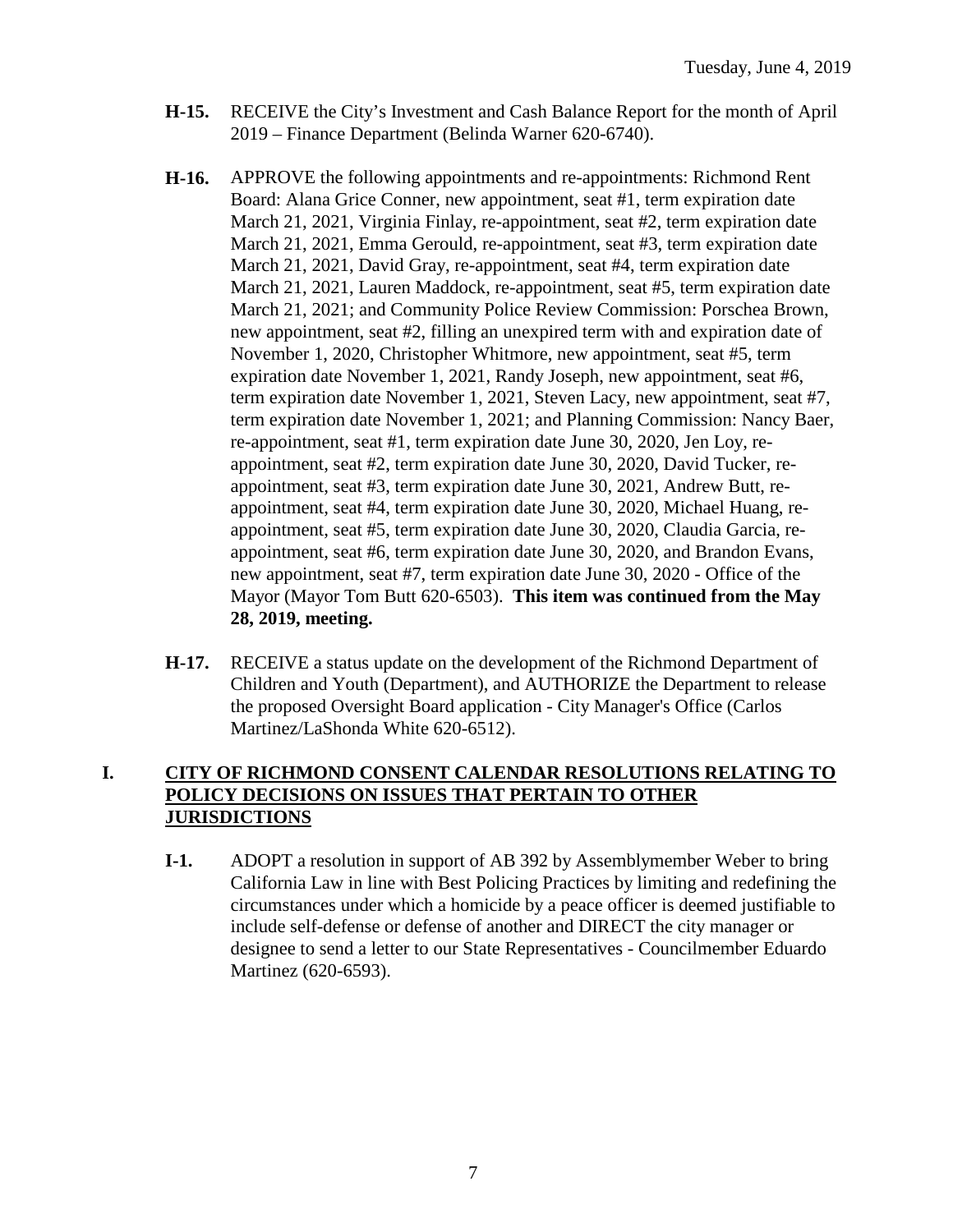### **J. ORDINANCES**

**J-1.** INTRODUCE an ordinance (first reading) to amend Richmond Municipal Code 2.34 entitled "Schedule of Fees and Service Charges" to charge fees to members of the public seeking electronic records under the Public Records Act to review, extract and redact audio and video files. The immediate parties to a police encounter involving a use of force that results in great bodily injury or death, an immediate family member or next of kin are exempt from said fee - Police Department (Allwyn Brown 621-1802). **This item was continued from the May 21 and 28, 2019, meetings.**

## **K. BUDGET SESSION**

**K-1.** RECEIVE the balanced Fiscal Year (FY) 2019-20 budget proposal; and provide DIRECTION on budget checklist items. This Agenda Report, including the balanced FY 2019-20 budget proposal it contains, is not an Action item. As noted in ATTACHMENT 4 (Memorandum to City Employee Organizations) and in the Conclusion herein, this Item is presented only for purposes of City Council discussion and input at the June 4 meeting, and not for specific direction or a vote by the City Council - Finance Department (Belinda Warner 620- 6740/Markisha Guillory 620-5434).

## **L. PUBLIC HEARINGS**

- **L-1. CONTINUED to the June 18, 2019, meeting** the matter to ADOPT a resolution approving the Engineer's Report and ordering the levy and collection of assessments in the Hilltop Landscape Maintenance District for the fiscal year 2019-2020, providing for a 3% increase in annual assessments - Department of Infrastructure Maintenance and Operations (Tim Higares 620-6508).
- **L-2. CONTINUED to the June 18, 2019, meeting** the matter to ADOPT a resolution approving the Engineer's Report and ordering the levy and collection of assessments in the Marina Bay Landscaping and Lighting Maintenance District for the fiscal year 2019-2020, providing for a 3% increase in annual assessments - Department of Infrastructure Maintenance and Operations (Tim Higares 620- 6508).

# **M. COUNCIL AS A WHOLE**

**M-1.** DIRECT staff to amend Ordinance 5-16 (The Richmond Municipal Code entitled Citizens Police Review Commission) to establish a quorum relative to the number of commissioners appointed, and to bring the drafted ordinance to the City Council for a first reading - Councilmember Eduardo Martinez (620-6593) - **This item was continued from the May 7, 2019, meeting.**